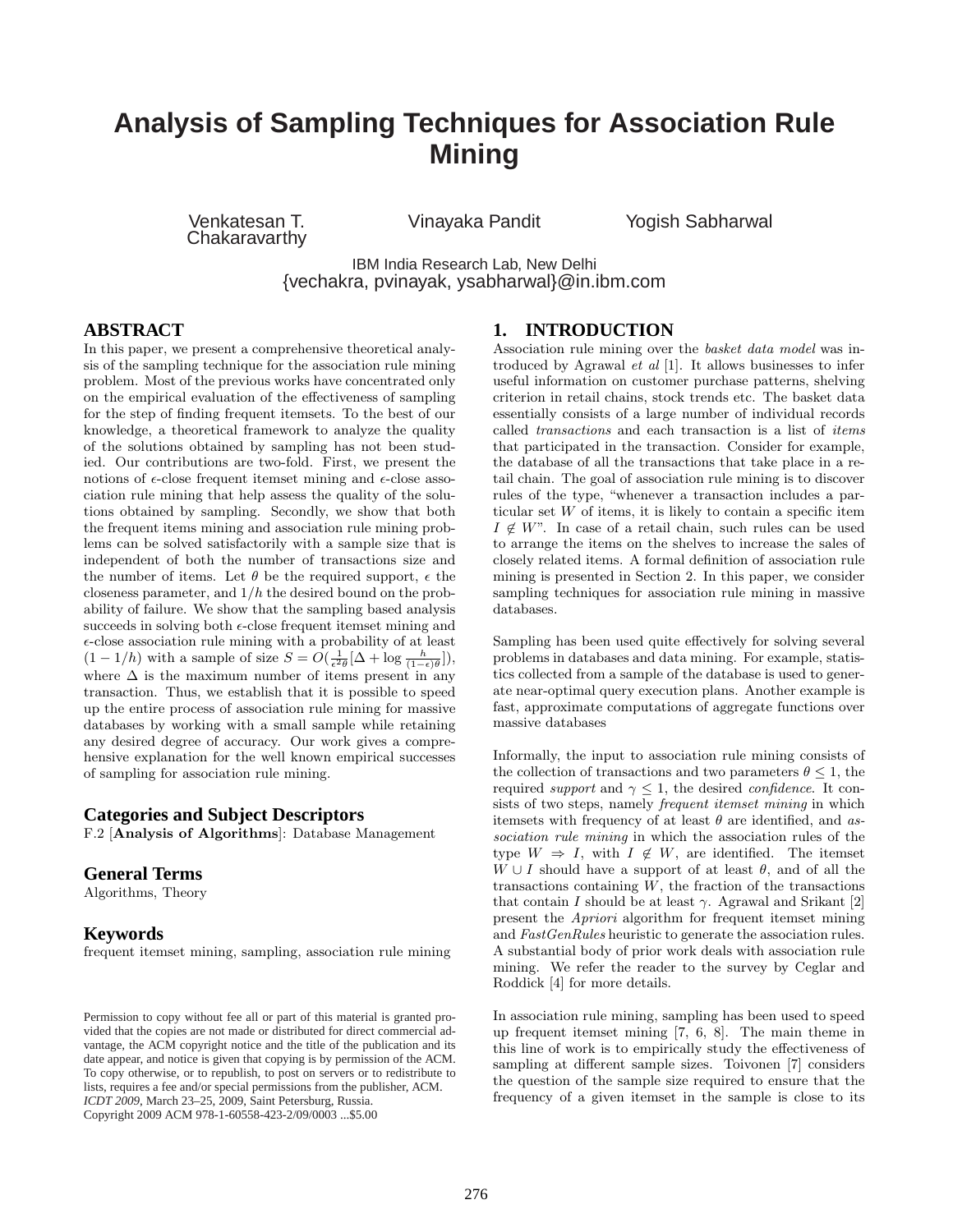actual frequency. However, to the best of our knowledge, none of the previous works address the following question: "What should be the size of the sample so that an algorithm working only on the sample reports all itemsets that have a support of  $\theta$  and does not report any of the itemsets that have a support of less than  $\theta$ ?". In sampling based approaches, usually one identifies candidate frequent itemsets using the sample and then takes a pass over the database to filter out infrequent itemsets among the candidates. In our framework, we do not allow the algorithm to take a second pass over the database and require that the algorithm works by only looking at the sample. Notice that the above property is desirable, particularly when the database is massive.

The probabilistic nature of sampling based techniques does not allow us to solve the above question exactly. However, it is possible to compute approximate solutions. To that end, we develop the notion of  $\epsilon$ -close solutions. In frequent itemsets mining, given the support parameter  $\theta$  and the closeness parameter  $\epsilon$ , a solution is  $\epsilon$ -close if it reports all itemsets that have a support of  $\theta$  and does not report any itemset that has a support of less than most  $(1 - \epsilon)\theta$ . In this paper, we consider the following question: "what should be the size of sample so that an algorithm that looks only at the sample reports an  $\epsilon$ -close solution to the frequent itemsets mining".

We study the sample size required to ensure that an algorithm that works only with the sample can produce  $\epsilon$ close solution to the frequent itemset mining problem with high probability. Let  $N$  be the number of transactions in the database and  $m$  be the number of items. Using simple Chernoff bounds [3] and counting arguments, we show that a sample size of  $O(\frac{1}{\epsilon^2 \theta}(\min\{m, \Delta + \log N\} + \log h))$  is sufficient, where  $\Delta$  is the maximum number of items present in a transaction and the algorithm succeeds with probability at least  $(1 - 1/h)$ . There are two problems with such a sample size. Firstly, m can be quite large in practice. Secondly we would like to eliminate the dependence on  $\log N$  which grows asymptotically with the number of transactions. Our main contribution is an improvement in the sample size over the above naive bound. The question we answer in the paper is, "is it possible to report  $\epsilon$ -close solutions with a sample size independent of  $m$  and  $N$ ?". We show that it is indeed possible. Our sampling algorithm is a natural one: given the closeness parameter  $\epsilon$ , it reports all itemsets that have a support of  $(1 - \epsilon/2)\theta$  in the sample. We show that a sample size  $S = O(\frac{1}{\epsilon^2 \theta} (\Delta + \log \frac{h}{\theta}))$  is sufficient for our algorithm to compute  $\epsilon$ -close solutions. The main feature of this improved bound on the sample size is that it is independent of the number of items and number of transactions, and depends only the size of the largest transaction. Our analysis consists of two main ideas: (i) bounding the number of itemsets of a given frequency more carefully than before, and (ii) a technique of analyzing the probability of errors in the geometrically varying ranges in the frequency range of  $[1/N,(1-\epsilon)\theta].$ 

We also present the notion of  $\epsilon$ -close solutions to association rule mining part. We present an algorithm and show that a sample size of  $S = O(\frac{1}{\epsilon^2 \theta} (\Delta + \log \frac{h}{\theta}))$  is sufficient to produce  $\epsilon$ -close solutions to association rule mining. Thus, our results present a comprehensive analysis of all aspects of sampling for association rule mining.

# **1.1 Prior Work**

A large body of prior work deals with the association rule mining problem. We refer to the survey by Ceglar and Roddick [4] on various algorithms proposed for solving the problem. Below, we present a brief survey of sampling based ideas proposed in prior work.

Association rule mining is usually carried out in two steps: first, finding frequent itemsets and then using these itemsets to identify the association rules. It is well known that the first step of frequent itemset mining dominates the computational and I/O requirements. Most of the prior work on sampling have concentrated on speeding up this phase by running a frequent itemset mining algorithm only on a small sample of the database. Mostly, they correct the errors in the sampling based output by one or two passes over the database.

Perhaps the first work on sampling for association rule mining is that of Mannila et al. [6]. But, their work deals with many issues in addition to sampling and hence, their empirical investigation only points to the possible effectiveness of sampling. It does not provide a comprehensive empirical investigation of the effectiveness of sampling for association rule mining. Toivonen [7] focuses solely on the effectiveness of sampling for frequent itemset mining. He gives a bound on the sample size required to ensure that the frequency of a given itemset in the sample is approximately equal to its frequency in the database. Toivonen also presents detailed experimental evaluation of the sampling techniques on synthetic datasets modeling supermarket data based on [2]. These datasets have 100K records and it is shown that sample sizes from 20,000 to 80,000 give very high accuracy. To eliminate errors induced by sampling he suggests a pass over the entire database and eliminating infrequent itemsets identified by the sampling phase.

Zaki et al. [8] also carry out an empirical evaluation of sampling for association rule mining. They observe that, for a given itemset, sample sizes as required by Chernoff bounds [3] to achieve a desired degree of accuracy is independent of the size of database. For databases that have fewer than 400K rows, and for some reasonable accuracy requirements, Chernoff bounds based sample sizes may be as large as the entire database. However, they carry out elaborate empirical experiments to demonstrate that the actual accuracy achieved by sampling is much better than the bounds obtained by theoretical analysis. In particular, their experiments suggest that, to get reasonable accuracy, a heuristic of taking samples of size 10% to 25% of the database is required at various support levels. We observe that when the databases are massive (say all seasonal transactions across all Walmart stores<sup>1</sup>), the sizes suggested by the Chernoff bound analysis are much better than those suggested by the heuristics of Zaki et al. [8].

Chen et. al [5] propose a sampling based algorithm for association rule mining, without taking any subsequent passes over the database. They devise sub-sampling based heuristics, wherein a small sub-sample is constructed from a given

 $^{1}$  Report at http://walmartstores.com/FactsNews/ Fact-Sheets/Merchandising Fact Sheet.pdf mentions that number of weekly transactions at Walmart stores is 176 million.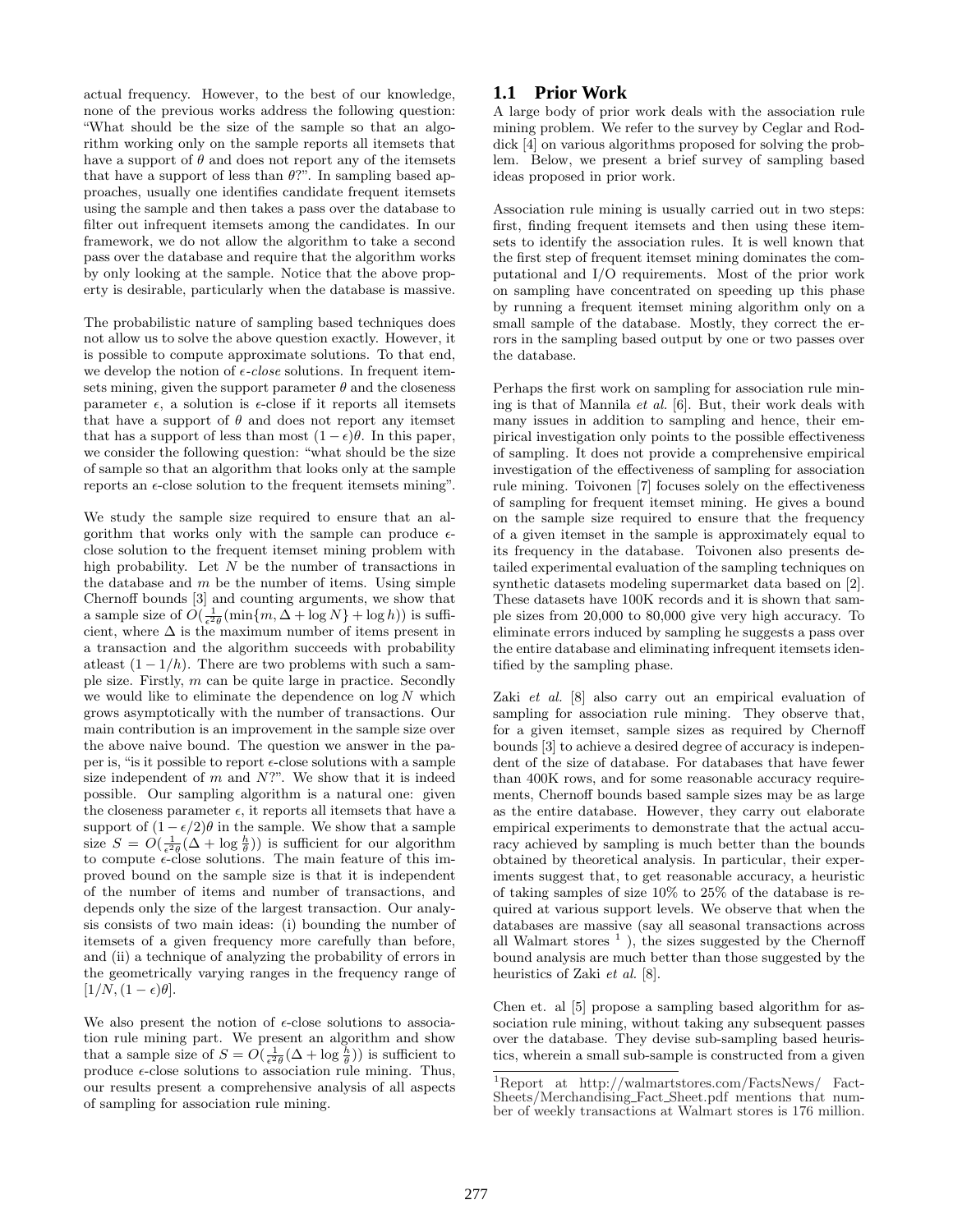random sample and association rule mining is carried over the sub-sample. They present a detailed experimental evaluation of the accuracy of the heuristics. While their algorithms work only on the sample and solve the association rule mining problem, they do not provide any theoretical guarantees on the sample size or accuracy.

Thus, a body of prior work deals with sampling based techniques for the association rule mining problem. However, they do not address the issue of deriving a bound on the sample size required to solve the problem by only looking at the sample, while providing provable guarantees on the accuracy obtained.

# **2. ASSOCIATION RULE MINING**

The input to association rule mining consists of a database T of N transactions,  $T = t_1, t_2, \ldots t_N$  over a set of m items  $\mathcal{I} = \{I_1, I_2, \ldots I_m\}$ . Each transaction is a subset of  $\mathcal{I}$ . Let  $\Delta$ denote the size of the largest transaction<sup>2</sup>. A subset  $X \subseteq I$ is called an itemset. The frequency of an itemset is the ratio of the number of transactions that contain the itemset to the total number of transactions in the database. We say that an itemset  $X$  is  $p$ -frequent if its frequency is at least  $p$ . The goal of association rule mining is to discover association rules of the type  $W \Rightarrow I$  where  $W \subseteq \mathcal{I}$  and  $I \in \mathcal{I} \setminus W$ . The support of a rule  $W \Rightarrow I$  is equal to the frequency of the itemset  $W \cup I$ . The *confidence* of a rule  $W \Rightarrow I$  is equal to the ratio of the frequency of  $W \cup I$  to the frequency of W. Given two parameters,  $\theta \leq 1$  (called as *support threshold*) and  $\gamma \leq 1$ (called as confidence threshold), the goal of association rule mining is to discover association rules that have a support of at least  $\theta$  and a confidence of at least  $\gamma$ . The intuitive meaning of such a rule is that transactions that contain  $W \cup I$ occurs frequently and a large fraction of the transactions that contain W also contain I.

# **3. PROBLEM FORMULATION**

Typically, the task of association rule mining is carried out in two steps. The first step consists of finding all  $\theta$ -frequent itemsets in the database. The second step consists of forming the association rules among the frequent itemsets [2]. It has been observed that the first step of identifying the frequent itemsets is the most computation and I/O intensive. Therefore, we first consider the problem of frequent itemset mining where the goal is to mine all  $\theta$ -frequent itemsets.

As discussed before, previous work on sampling for association rule mining are mainly empirical studies. From a theoretical point of view, they consider a very restricted notion of accuracy. Our goal is to design an algorithm that only looks at a random sample. Ideally, we would like to report all  $\theta$ -frequent itemsets and not report any itemset with frequency less than  $\theta$ . However, the probabilistic nature of sampling does not allow us to provide such a strong guarantee. Therefore, we relax the correctness condition and allow the solution to include some of the less than  $\theta$ -frequent itemsets whose frequency is very close to  $\theta$ . We also allow the algorithms to have a small probability of failure.

Given an error parameter  $\epsilon > 0$ , an  $\epsilon$ -close solution to fre-

quent itemset mining is a collection of itemsets that includes all θ-frequent itemsets and does not include any itemset whose frequency is less than  $(1 - \epsilon)\theta$  (Refer to Figure 1). Notice that the solution may include some itemsets whose frequency falls in the interval  $[(1 - \epsilon)\theta, \theta]$ . Then,  $\epsilon$ -close frequent items mining is the problem of finding a solution of the above type.

Given a failure parameter  $h$ , our goal is to design an algorithm that looks only at a random sample of size S and outputs an  $\epsilon$ -close solution with a probability of at least  $(1-1/h)$ . The main issue we consider is the size of the sample required to accomplish this. We observe that none of the previous works on sampling for association rule mining have addressed the problem of  $\epsilon$ -close frequent items mining.

Similarly, we also consider association rule mining. Given an error parameter  $\epsilon$ , an  $\epsilon$ -close solution to association rule mining is one which

- $\bullet$  consists of all association rules having support  $\theta$  and confidence  $\gamma$
- does not consist of any association rule having support less than  $(1 - \epsilon)\theta$
- does not include any association rule having confidence less than  $(1 - \epsilon)\gamma$

The problem of finding such a solution is called  $\epsilon$ -close association rule mining.

Given a failure parameter  $h$ , our goal is to design an algorithm that looks only at a random sample of size S and outputs an  $\epsilon$ -close solution to the association rule mining with a probability of at least  $(1 - 1/h)$ . Again, we consider the bound on the size of the sample required to accomplish this. None of the previous have even considered sampling for the confidence part of association rule mining.

Remark. In this paper, all our samples are obtained with replacement. This is to ensure the independence of random variables while applying Chernoff bounds.

# **3.1** ²**-close Frequent Itemset Mining: a Simple Bound**

In this section, we derive a simple bound on the sample size that is sufficient for solving the  $\epsilon$ -close frequent itemset mining. Our algorithm is as follows: Given a sample of size S, it reports all itemsets that occur at least  $S(1-\epsilon/2)\theta$  times in the sample.

We now present the two Chernoff bounds that we use extensively in this paper. Let  $X$  be a random variable obtained by summing a set of independent identical indicator variables. Following Chernoff bounds on the deviation of  $X$  from its expected value are well known [2]. For all  $0 < \delta < 1$ :

$$
\mathbf{Pr}[X \le (1 - \delta)\mathbb{E}[X]] \le e^{-\frac{\delta^2 \mathbb{E}[X]}{2}} \tag{1}
$$

and

$$
\mathbf{Pr}[X \ge (1+\delta)\mathbb{E}[X]] \le e^{-\frac{\delta^2 \mathbb{E}[X]}{3}} \tag{2}
$$

<sup>&</sup>lt;sup>2</sup>We assume that  $\Delta$  is part of the statistics maintained by the database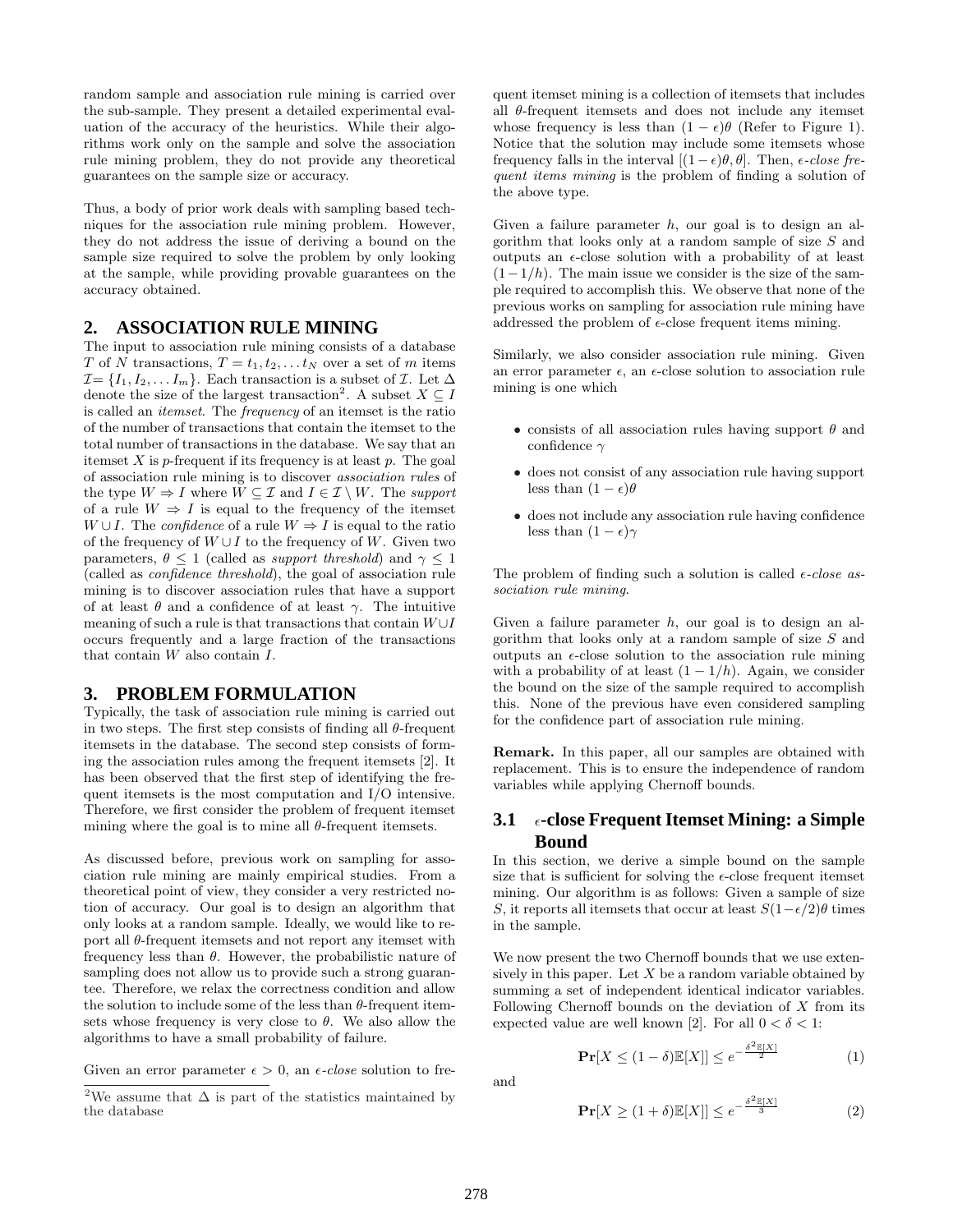

Figure 1: Reporting feature of  $\epsilon$ -close frequent items mining.

For a given itemset  $W$ , let  $f_W$  be its frequency in the database and  $f_W^s$  be its frequency in the sample. Let  $C_W^s$  =  $f_W^s \cdot S$  denote the count of W in the sample. Note that  $\mathbb{E}[C_W^s] = f_W \cdot S$ . It is easy to see that,

$$
\mathbf{Pr}[f_W^s \le (1 - \delta)f_W] = \mathbf{Pr}[C_W^s \le (1 - \delta)\mathbb{E}[C_W^s]]
$$

Using the Chernoff bound in Equation 1, for all  $0 < \delta < 1$ ,

$$
\mathbf{Pr}[f_W^s \le (1 - \delta)f_W] \le e^{-\frac{\delta^2 S f_W}{2}}.
$$
 (3)

Similarly, for all  $0 < \delta < 1$ ,

$$
\mathbf{Pr}[f_W^s \ge (1+\delta)f_W] \le e^{-\frac{\delta^2 S f_W}{3}} \tag{4}
$$

Note that a  $\theta$ -frequent itemset W is not reported by our algorithm only if  $f_W^s < (1 - \epsilon/2)\theta$ . Therefore, by invoking Equation 3 with  $\delta = \epsilon/2$ , we get that,

$$
\mathbf{Pr}[W \text{ is not reported}] \le e^{-\frac{\epsilon^2 S \theta}{8}},
$$

Similarly, an itemset W with frequency less than  $(1 - \epsilon)\theta$  is reported by our algorithm only if  $f_W^s \geq (1 - \epsilon/2)\theta$ . Therefore, by invoking Equation 4 with  $\delta = \epsilon/2$ , we get that,

$$
\mathbf{Pr}[W \text{ is reported}] \le e^{-\frac{\epsilon^2 S \theta}{12}}.
$$

Clearly, there are at most  $2^m$  itemsets possible where m is the number of items. On the other hand, observe that the number of itemsets that can occur in the database is at most  $N2^{\Delta}$ , where  $\Delta$  is the size of the largest transaction and N is the number of transactions in the database. We observe that a maximum of either  $2^m$  or  $N2^{\Delta}$  itemsets are there in the database. Now, applying the union bound, we get that

$$
\Pr[\text{the solution is not } \epsilon\text{-close}] \le \min\{2^m, N2^{\Delta}\}e^{-\frac{\epsilon^2 S \theta}{12}}.
$$

Thus, if we take  $S \geq \frac{12}{\epsilon^2 \theta} \min\{m + \log h, \log N + \log h + \Delta\},\$ we get that the probability of failure is at most  $1/h$ .

#### **3.2 Main Question**

Note that, for a single set  $W$ , the required sample size (given by  $\frac{2 \log h}{\epsilon^2 \theta}$ ) is independent of the database size. However, a straightforward application of Chernoff bounds with union bound as shown previously yields a sample size that depends on  $m$  or  $\log N$ . In practice,  $m$  can be a few thousands. Moreover,  $log N$  is dependent on the database size and is unsatisfactory in an asymptotic sense. The main question we address in this paper is whether it is possible to solve  $\epsilon$ -close frequent items mining and  $\epsilon$ -close association rule mining with a sample size independent of  $m$  and  $N$ .

Our main contribution is to show that both  $\epsilon$ -close frequent items mining and  $\epsilon$ -close association rule mining can be solved with samples whose sizes are independent of  $m$  and *N*. We show that  $S \geq O(\frac{1}{\epsilon^2 \theta}(\Delta + \log h/\theta))$  is sufficient to solve  $\epsilon$ -close frequent items mining and  $\epsilon$ -close association rule mining. Our results constitute a comprehensive analysis of sampling techniques for association rule mining. The claims are formalized below.

In Section 4, we prove the following theorem about the sample size required to solve  $\epsilon$ -close frequent itemset mining.

THEOREM 3.1. There exists an algorithm that, given a sample of size

$$
S \geq \frac{24}{\epsilon^2 (1 - \epsilon) \theta} \left[ \Delta + 5 + \log \frac{5h}{(1 - \epsilon) \theta} \right],
$$

solves the  $\epsilon$ -close frequent mining problem, i.e., outputs all θ-frequent itemsets and does not output any of the less than  $(1 - \epsilon)\theta$ -frequent itemsets, with a success probability of at least  $(1-\frac{4}{5h}).$ 

In Section 5, we prove the following theorem about the sample size required to solve  $\epsilon$ -close association rule mining.

THEOREM 3.2. There exists an algorithm that, given a sample of size

$$
S \ge \frac{48}{\epsilon^2 (1 - \epsilon)\theta} \left[ \Delta + 5 + \log \frac{5h}{(1 - \epsilon)\theta} \right],
$$

solves both  $\epsilon$ -close frequent itemset mining and  $\epsilon$ -close association rule mining with a success probability of at least  $(1-1/h)$ .

#### **4. SAMPLING SCHEME AND ANALYSIS**

In this section, we present an analysis of sampling for solving  $\epsilon$ -close frequent items mining. We first present the algorithm used to report the frequent itemsets from the given sample.

#### **4.1 The Algorithm**

Given a tolerance range of  $0 < \epsilon < 1$ , we solve the  $\epsilon$ -close frequent item mining as follows. Let  $\alpha = \epsilon/2$ . Our algorithm is same as the one presented in Section 3.1. That is,

- Pick a random sample of size  $S$  (with replacement) from the database.
- Report every itemset in S that has a frequency of  $(1-\epsilon)$  $\alpha$ ), i.e., occurs  $S(1-\alpha)\theta$  times in the sample.

We note that the main obstacle for obtaining a sample size independent of  $m$  and  $\log N$  in the previous section was the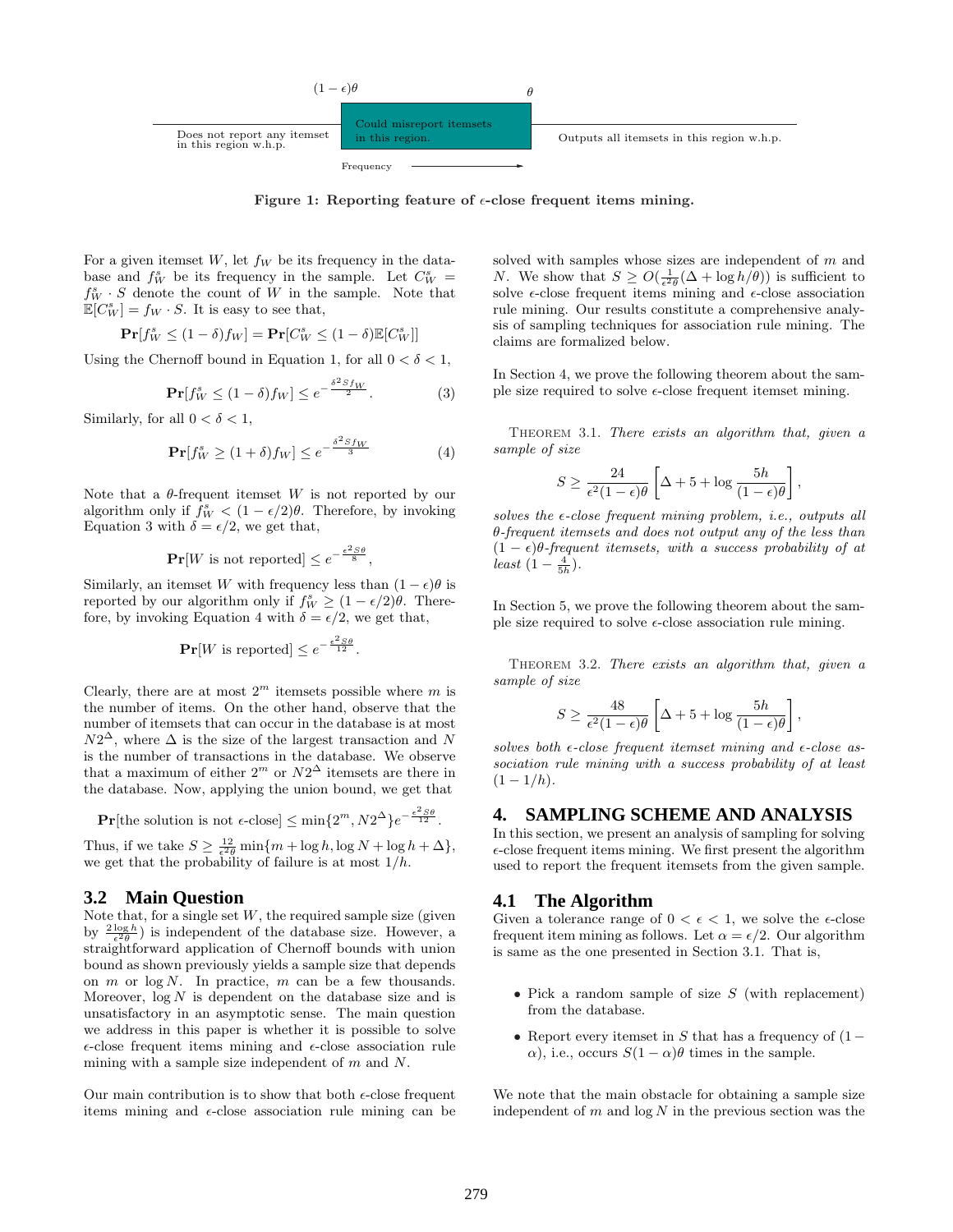liberal counting of the number of frequent itemsets. It overlooked the fact the number of itemsets of a frequency  $x$  is inversely proportional to  $x$ . To be able to use this observation for our purpose, we also need to analyze the non-frequent itemsets more carefully than before. We highlight the main ideas of the analysis as we encounter them.

## **4.2 Accepting all Frequent Itemsets**

We now present an analysis that bounds the size of the sample required to ensure that our algorithm reports all  $\theta$ frequent itemsets with a high probability. Our analysis is similar to the one presented in Section 3.1 except that we bound the number of  $\theta$ -frequent itemsets more carefully.

As before, let  $f_W$  denote the frequency of a itemset W in the database and  $f_W^s$  denote its frequency in the sample. As seen earlier, for a  $\theta$ -frequent itemset, we have that

$$
\mathbf{Pr}[f_W^s < (1 - \alpha)\theta] \le e^{-\alpha^2 S \theta/2}.
$$

Let Failure<sub>>θ</sub> denote the event that some  $\theta$ -frequent itemset is not reported by the algorithm.

$$
Prob[Failure_{\geq \theta}] \leq (\# \theta\text{-frequent itemsets})(e^{-\alpha^2 S\theta/2}).
$$

We want S to be such that  $\text{Prob}[\text{Failure}_{\geq \theta}] \leq \frac{1}{5h}$ , ie,

$$
(\#\,\theta\text{-frequent itemsets})(e^{-\alpha^2S\theta/2}) \le \frac{1}{5h}.\tag{5}
$$

Now, if we use the bound of  $2^m$  or  $N2^{\Delta}$  for the number of  $\theta$ -frequent itemsets, then we get the same result as in previous section. Here, we use a simple, but what turns out to be powerful observation (especially in analyzing nonfrequent itemsets) about the number of itemsets of a given frequency.

LEMMA 4.1. For any  $\beta > 0$ , the number of  $\beta$ -frequent itemsets is at most  $2^{\Delta}/\beta$ .

PROOF. There are at most  $N2^{\Delta}$  itemsets in all (with repetition) over all the transactions. An  $\beta$  frequent itemset has to consume at least  $N\beta$  of these sets. Therefore there can be at most  $(N2^{\Delta})/(N\beta) = 2^{\Delta}/\beta$  of  $\beta$ -frequent itemsets.

Now, substituting the number of  $\theta$ -frequent itemsets in Equation 5 by the bound implied by Lemma 4.1 for  $\beta = \theta$ , we get that  $S$  has to be such that,

$$
(2^{\Delta}/\theta)(e^{-\alpha^2 S \theta/2}) \leq \frac{1}{5h}.
$$

Solving for S, we get that a sample size of  $S = \frac{2}{\alpha^2 \theta} (\Delta +$  $\log \frac{5h}{\theta}$ ) is sufficient to guarantee the required probability of success. Thus, we have the following lemma,

LEMMA 4.2. If the sample size  $S \geq \frac{2}{\alpha^2 \theta} (\Delta + \log \frac{5h}{\theta}),$  $Pr[Failure_{\geq \theta}] \leq 1/5h.$ 

# **4.3 Rejecting Non-Frequent Itemsets**

We now turn our attention to the itemsets whose frequency is below  $(1-\epsilon)\theta$ . We want to bound the sample size required to ensure that, with high probability, the algorithm does not report any itemset with frequency less than  $(1-\epsilon)\theta$ . Our aim is to prove a bound on the sample size that is independent of m and N.

A straight-forward approach is as follows. First, upper bound the frequency of any itemset in the range  $[1/N, (1 \epsilon$ )θ] by  $(1-\epsilon)\theta$ . Second, bound the number of such itemsets by  $N2^{\Delta}$  or  $2^m$ . Third, apply the Chernoff bound along with the union bound to obtain a bound on the sample size. This was essentially the approach used in Section 3.1 and fails to give a bound independent of m and N.

Consider an itemset with frequency  $f < (1 - \epsilon)\theta$  in the original database. It gets reported by our algorithm if its frequency in the sample crosses the threshold frequency of  $(1-\alpha)\theta$ . As f decreases, the following two effects take place: (i) the probability that our algorithm reports such an itemset decreases, and (ii) the bound on the number of itemsets of frequency atmost  $f$ , as given by Lemma 4.1 increases. The main observation that we exploit in our analysis is that the rate of decrease in probability is much more than the rate of increase in the number of itemsets in the  $(1/N, f)$ range. We therefore split the range of  $[1/N,(1-\epsilon)\theta]$  into multiple geometric ranges and bound the probability of failure separately for each range. The main details are below.

Let  $\phi = (1 - \epsilon)\theta = (1 - 2\alpha)\theta$ . We divide the range  $(1/N, \phi)$ into sub-ranges  $R_0, R_1, \ldots, R_{L-1}$  where  $L = \log N\phi$ . Let  $R_j$  denote the sub-range  $[\phi/2^{j+1}, \phi/2^j]$  (Refer to Figure 2). For each  $j$ , we consider the itemsets in the frequency range  $R_i$  and analyze the probability that some itemset in that range is reported by the algorithm.

Consider a range  $R_j, j \geq 3$ . Let W be an itemset whose frequency belongs to the  $R_j$ . Let  $f_W^s$  denote its frequency in the sample and  $f_W$  denote its frequency in the database. The itemset  $W$  is reported by our algorithm if its frequency in the sample  $f_W^s \geq (1 - \epsilon/2)\theta$ . Recall that  $(1 - \epsilon/2)\theta =$  $(1 - \alpha)\theta$  and  $\phi = (1 - 2\alpha)\theta$ . Therefore, it follows that  $f_W^s \ge (1+\alpha)\phi$ . Note that  $\phi/2^{j+1} < f_W \le \phi/2^j$ . Therefore, the probability that  $W$  is reported is given by

$$
\begin{aligned} \mathbf{Pr}[f_W^s \ge (1 - \epsilon/2)\theta)] &\le \mathbf{Pr}[f_W^s \ge (1 + \alpha)\phi] \\ &\le \mathbf{Pr}[f_W^s \ge 2^j(1 + \alpha)f_W] \\ &\le \mathbf{Pr}[f_W^s \ge 2^j(1 + \alpha)\mathbb{E}[f_W^s]]. \end{aligned}
$$

Now we use the general form of Chernoff bound [3]: For a random variable  $X$  obtained by summing independent indicator random variables,  $\mathbf{Pr}[X \geq (1+\delta)\mu] \leq \int_{\frac{\epsilon^{\delta}}{(1+\delta)x}}$  $\frac{e^{\delta}}{(1+\delta)^{(1+\delta)}}\bigg)^{\mu}$ where  $\mu = \mathbb{E}[X]$ . Here,  $\delta = 2^j(1+\alpha) - 1$  and  $\mu \geq S\phi 2^{-(j+1)}$ . Therefore,

$$
\begin{array}{rcl}\n\mathbf{Pr}[W \text{ is reported}] & \leq & \left(\frac{e^{\delta}}{(1+\delta)^{(1+\delta)}}\right)^{\mu} \\
& \leq & \left(\frac{e}{1+\delta}\right)^{(1+\delta)\mu} \\
& \leq & \left(\frac{e}{2^j(1+\alpha)}\right)^{2^j(1+\alpha)S\phi 2^{-(j+1)}}\n\end{array}
$$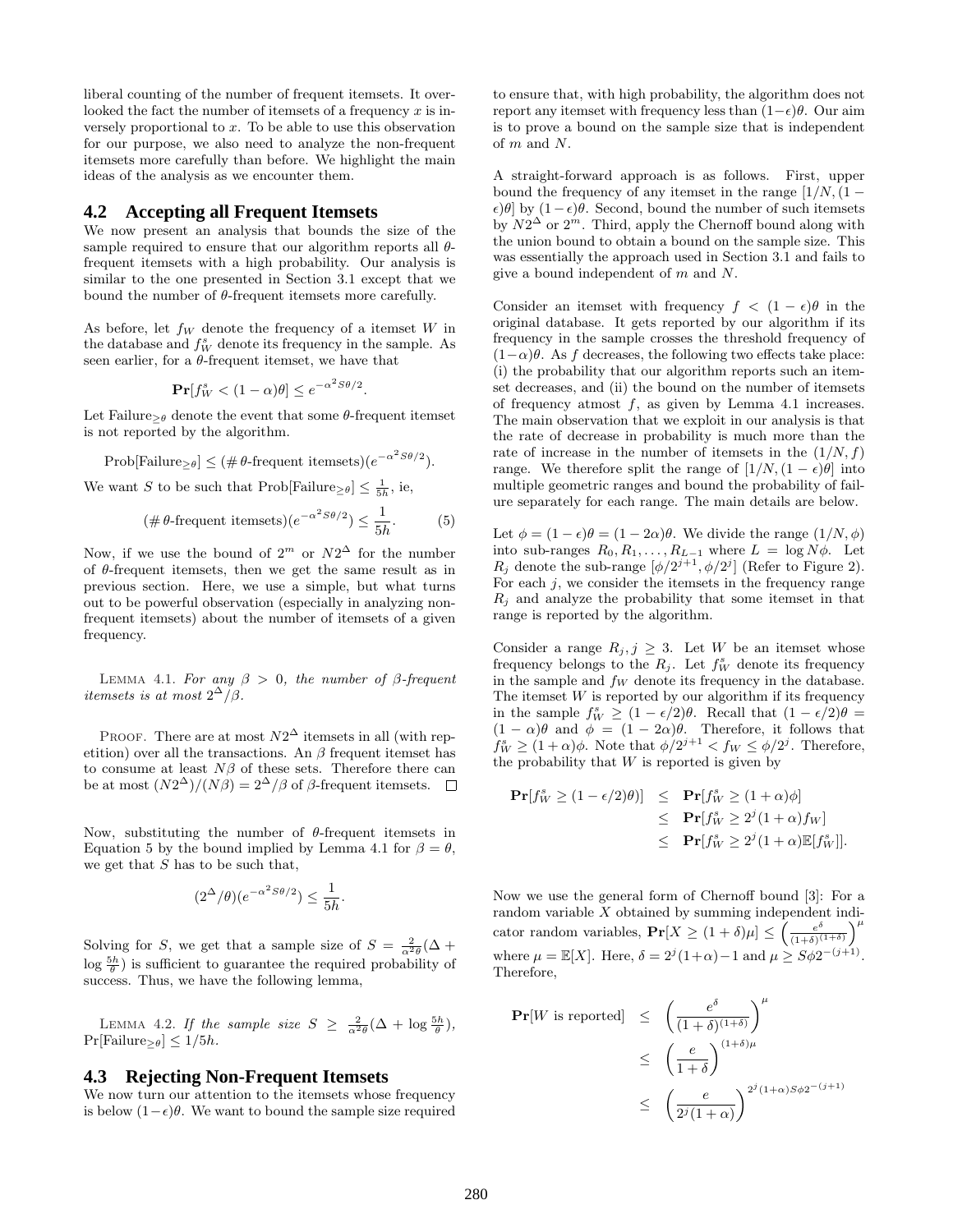

 $\Box$ 

Figure 2: Geometric ranges over which the non-frequent itemsets are analyzed.

$$
\leq \left(\frac{1}{2^{j-2}(1+\alpha)}\right)^{(1+\alpha)S\phi/2}
$$
  

$$
\leq \left(\frac{1}{2^{j-2}}\right)^{(1+\alpha)S\phi/2}
$$
  

$$
\leq 2^{-(j-2)\phi S/2}
$$

Therefore, if we take a sample size  $S \geq \frac{2}{\phi}(\Delta + \log \frac{5h}{\phi} + 5)$ , then

$$
\mathbf{Pr}[W \text{ is reported}] \leq 2^{-(j-2)(\Delta + \log \frac{5h}{\phi} + 5)} \tag{6}
$$

We now prove the following lemma about the sample size required to ensure that, with high probability, no itemset with frequency in the range  $R_j$  is reported by our algorithm.

LEMMA 4.3. Consider the Interval  $R_j = (\phi/2^{j+1}, \phi/2^j]$ for  $j \geq 3$ . If the sample size  $S \geq \frac{2}{\phi}(\Delta + \log \frac{5h}{\phi} + 5)$ , then the probability that the algorithm reports any itemeset having frequency in the range  $R_j$  is at most  $2^{-(j-2)} \cdot \frac{1}{5h}$ , where  $\alpha = \epsilon/2$ .

PROOF. From Lemma 4.1, the total number of sets that can occur in  $R_j$  in the database is at most  $2^{\Delta+j+1}/\phi$ . We now use the bound on the probability of failure for a single itemset given by Equation 6 and apply union bound over the  $2^{\Delta+j+1}/\phi$  possible itemsets in  $R_j$ . The probability that any one of these itemsets is reported by the algorithm, denoted by  $Prob[Failure_i]$ , is

$$
\begin{array}{rcl}\n\mathbf{Pr}[\text{Failure}_j] & \leq & 2^{-(j-2)(\Delta+\log 5h/\phi+5)} \cdot \frac{2^{\Delta+j+1}}{\phi} \\
& \leq & 2^{-(j-3)(\Delta+\log 5h/\phi+5)} \times \\
& 2^{-(\Delta+\log 5h/\phi+5)} \times \frac{2^{\Delta+j+1}}{\phi} \\
& \leq & \frac{1}{5h} \cdot 2^{-(j-3)(\Delta+\log 5h/\phi+5)-5+(j+1)} \\
& \leq & \frac{1}{5h} \cdot 2^{-7(j-3)-5+(j+1)} \quad \text{as } \Delta, \log \frac{5h}{\phi} \geq 1 \\
& \leq & \frac{1}{5h} \cdot 2^{-6j+17} \\
& \leq & \frac{1}{5h} \cdot 2^{-(j-2)} \quad \text{for } j \geq 3\n\end{array}
$$

This completes the proof of the lemma.  $\square$ 

We now bound the probability of failure for the itemsets in the range  $(1/N, \phi/8]$  denoted by Prob[Failure<sub> $\langle \phi/s \rangle$ ]</sub>.

LEMMA 4.4. Consider the range  $R = (1/N, \phi/8]$ . If the sample size  $S \geq \frac{2}{\phi}(\Delta + \log \frac{5h}{\phi} + 5)$ , then the probability that any of the itemsets in the range  $(1/N, \phi/8)$  is reported by our algorithm, denoted Prob[Failure<sub> $\leq \phi/8$ </sub>], is at most  $\frac{1}{5h}$ .

PROOF. From Lemma 4.3, we have that

$$
\mathbf{Pr}[\text{Failure}_{\leq \phi/8}] \leq \sum_{j=3}^{\log N\phi} 2^{-(j-2)} \cdot 1/5h \leq 1/5h.
$$

Now we consider the remaining itemsets in the range  $(\phi/8,$  $\phi$ . We split this range into two ranges  $(\phi/8, \phi/2)$  and  $(\phi/2, \phi]$ . We first consider the range  $(\phi/2, \phi]$ . Let W be an itemset in the range  $(\phi/2, \phi]$ . Let  $f_W^s$  be its frequency in the sample, and let  $f_W$  be its frequency in the database. For  $W$  to be reported by our algorithm, its frequency must be at least  $f_W^s \geq (1-\alpha)\theta$ . Therefore,  $\frac{f_W^s}{f_W} \geq 1 + \frac{\alpha}{1-2\alpha}$ . The number of itemsets in this range is at most  $2^{\Delta+1}/\phi$ . Now, following the steps of the proof of Lemma 4.2, we can show that:

LEMMA 4.5. If the sample size  $S \geq \frac{6}{\alpha^2 \phi} (\Delta + 1 + \log \frac{5h}{\phi}),$ the probability that our algorithm will report an itemset in the range  $(\phi/2, \phi]$ , denoted by Prob[Failure<sub>( $\phi/2, \phi$ ]</sub> is at most  $\frac{1}{5h}$ .

Compared to the proof of Lemma 4.2, the only change required to prove Lemma 4.5 is the use of Chernoff bound for increase in frequency in the sample. For an itemset  $W$  with  $f_W \in (\phi/2, \phi]$ , we use the following Chernoff bound on the relative increase of the frequency of  $W$  in the sample:

$$
\mathbf{Pr}[f_W^s \ge (1+\delta)f_W] \le e^{-\delta^2 S\phi/6} \text{ where } \delta = \alpha/(1-2\alpha).
$$

Let us now consider the range  $(\phi/8, \phi/2]$ . For an itemset W in the range  $(\phi/8, \phi/2]$  it is easy to show that  $\frac{f_W^s}{f_W} \ge$  $2 + \frac{2\alpha}{(1-2\alpha)}$  and the number of itemsets in this range is at most  $2^{\Delta + 3}/\phi$ . Using a  $\delta$  close to 1, it follows that,

LEMMA 4.6. If the sample size  $S \geq \frac{24}{\phi} (\Delta + 3 + \log \frac{5h}{\phi})$ , the probability that our algorithm will report an itemset in the range  $(\phi/8, \phi/2]$  denoted by Prob[Failure<sub>( $\phi/8, \phi$ ]</sub> is at most  $\frac{1}{5h}$ .

#### **4.4 Proof of Theorem 3.1**

Now, the algorithm fails if either a  $\theta$ -frequent itemset is not reported or some itemset that is less than  $(1 - \epsilon)\theta$ frequent is reported. Observe that the sample size  $S =$  $\frac{24}{(\epsilon^2(1-\epsilon)\theta)}\left(\Delta+\log\frac{5h}{(1-\epsilon)\theta}+5\right)$  mentioned in the statement of Theorem 3.1 is greater than the samples sizes required in each of the Lemmas 4.2, 4.4, 4.5, and 4.6. Therefore, the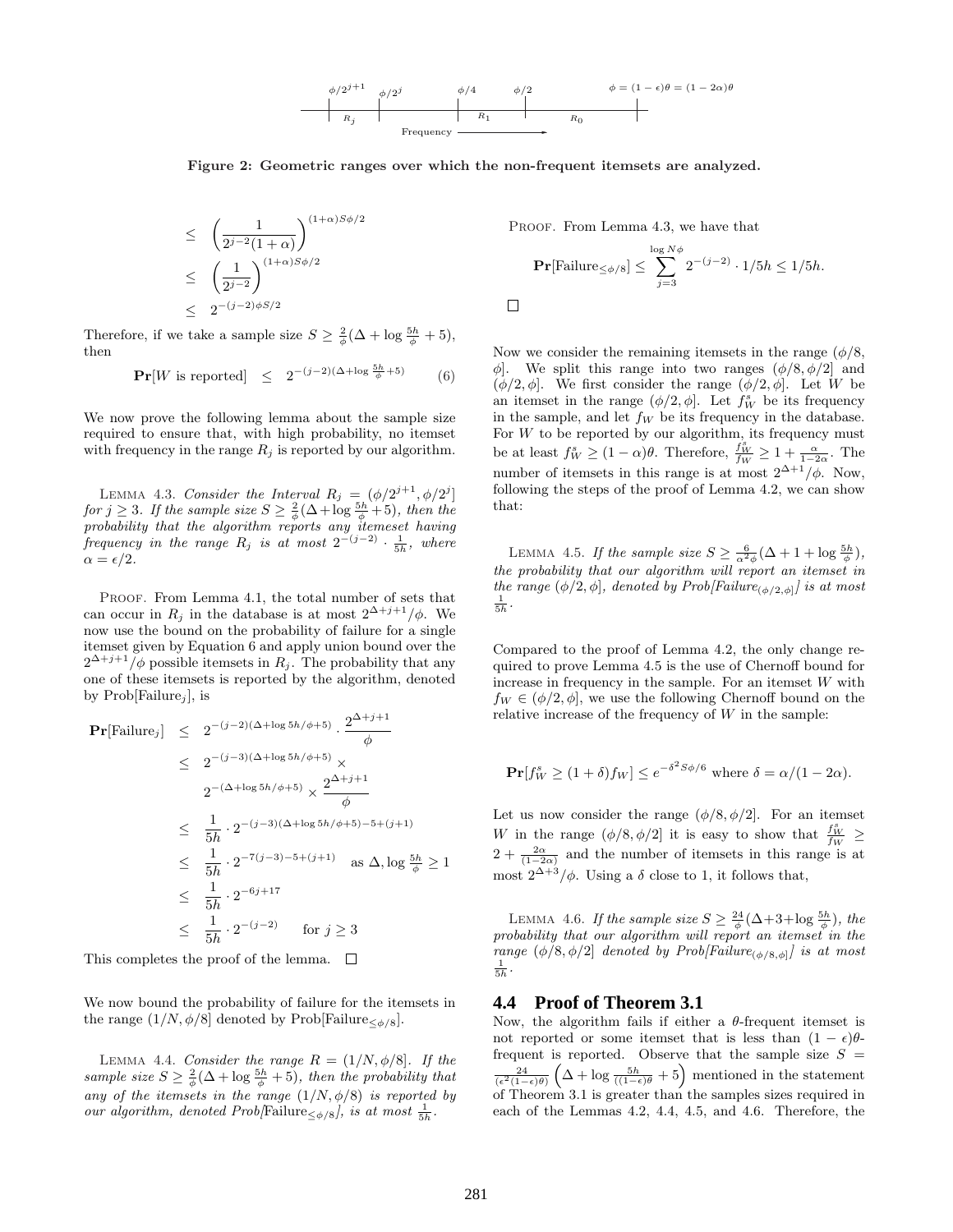probability of algorithm's failure Prob[Failure] is bounded by

$$
\begin{array}{rcl}\n\Pr[\text{Failure}] & \leq & \Pr[\text{Failure}_{\leq \phi}/\text{s}] \\
& & + \Pr[\text{Failure}_{(\phi/8, \phi/2)}] + \Pr[\text{Failure}_{(\phi/2, \phi)}] \\
& \leq & \frac{1}{5h} + \frac{1}{5h} + \frac{1}{5h} + \frac{1}{5h} \\
& \leq & \frac{4}{5h}\n\end{array}
$$

This completes the proof of Theorem 3.1.

# **5. ASSOCIATION RULE MINING**

We now prove Theorem 3.2 for the  $\epsilon$ -close association rule mining problem. Our algorithm for reporting the association rules is simple. It considers only those sets that are output by the  $\epsilon$ -close frequent items mining. Over them, it employs the standard association rule mining [2] and reports all rules that have a confidence of at least  $\frac{(1-\epsilon/4)}{(1+\epsilon/4)}\gamma$  in the sample.

For an association rule  $A \rightarrow x$  to have support  $\theta$ , both the itemsets A and  $A \cup \{x\}$  must be  $\theta$ -frequent. Note that our sample size  $S$  is larger than the sample size required by the algorithm in Theorem 3.1 and therefore ensures that we identify all the itemsets that have frequency  $\theta$  and reject itemsets that have frequency less than  $(1 - \epsilon)\theta$  with a probability of at least  $(1 - \frac{4}{5h})$ . Therefore, we can guarantee that we can reject any association rule not having support at least  $(1 - \epsilon)\theta$ . Now consider the itemsets that are identified as frequent in the previous section. These itemsets have frequency at least  $(1 - \epsilon)\theta$ . For any such itemset I, let  $f_I$  denote the frequency of the itemset and  $\hat{f}_I$  denote the frequency of the itemset in the sample.

$$
\begin{aligned} \Pr[|\hat{f}_I - \mathbb{E}[\hat{f}_I]| \ge (\epsilon/4)\mathbb{E}[\hat{f}_I]] &\le 2e^{-(\epsilon/4)^2(1-\epsilon)\theta S/3} \\ &\le 2e^{-\epsilon^2(1-\epsilon)\theta S/48} \end{aligned}
$$

Since there are at most  $2^{\Delta}/((1-\epsilon)\theta)$  such itemsets, choosing  $S = \frac{48}{\epsilon^2 (1-\epsilon)\theta} \left( \Delta + 5 + \log \frac{5h}{(1-\epsilon)\theta} \right)$ , we get that  $|\hat{f}_I - \mathbb{E}[\hat{f}_I]| \leq$  $(\epsilon/4)\mathbb{E}[\hat{f}_I]$  for all such itemsets with probability at least  $(1 - \frac{1}{5h})$ . Now, our main task is to show that the threshold of  $\frac{1-\epsilon/4}{1+\epsilon/4}\gamma$  allows us to distinguish between rules that have confidence of at least  $\gamma$  from those that do not have.

Now consider an association rule  $\mathcal{A} \to x$  which has confidence  $\gamma$ . Then  $\frac{f_{\mathcal{A}\cup\{x\}}}{f_{\mathcal{A}}} \geq \gamma$ . Therefore,

$$
\frac{\hat{f}_{A\cup\{x\}}}{\hat{f}_{A}} \geq \frac{(1-\epsilon/4)\mathbb{E}[\hat{f}_{A\cup\{x\}}]}{(1+\epsilon/4)\mathbb{E}[\hat{f}_{A}]}
$$
\n
$$
= \frac{(1-\epsilon/4)}{(1+\epsilon/4)} \cdot \frac{f_{A\cup\{x\}}}{f_{A}}
$$
\n
$$
\geq \frac{(1-\epsilon/4)}{(1+\epsilon/4)}\gamma
$$
\n(7)

Next, consider an association rule  $A \rightarrow x$  which has confi-

dence  $\langle (1 - \epsilon)\gamma$ . Then  $\frac{f_{\mathcal{A} \cup \{x\}}}{f_{\mathcal{A}}} \langle (1 - \epsilon)\gamma$ . Therefore,

$$
\frac{\hat{f}_{A\cup\{x\}}}{\hat{f}_{A}} \leq \frac{(1+\epsilon/4)\mathbb{E}[\hat{f}_{A\cup\{x\}}]}{(1-\epsilon/4)\mathbb{E}[\hat{f}_{A}]}
$$
\n
$$
= \frac{(1+\epsilon/4)}{(1-\epsilon/4)} \cdot \frac{f_{A\cup\{x\}}}{f_{A}}
$$
\n
$$
< \frac{(1+\epsilon/4)}{(1-\epsilon/4)}(1-\epsilon)\gamma
$$
\n
$$
< \frac{(1-\epsilon/4)}{(1+\epsilon/4)}\gamma
$$
\n(8)

The last step follows from the fact that the ratio of  $\frac{\hat{f}_{\mathcal{A} \cup \{x\}}}{\hat{f}_{\mathcal{A}}}$ in Equation 7 is strictly greater than the ratio in Equation in 8 since  $(1 - \epsilon/4)^2 > (1 + \epsilon/4)^2(1 - \epsilon)$ . Therefore if we report all the association rules having support  $(1 - \epsilon/2)\theta$ and confidence  $\frac{(1-\epsilon/4)}{(1+\epsilon/4)}\gamma$  in the sample S, we satisfy all the required conditions for the  $\epsilon$ -close association rule mining problem.

This completes the proof of Theorem 3.2.

## **6. DISCUSSION**

As discussed in the introduction, Zaki et al. [8] show that, for small databases, a heuristic approach of sampling a fixed percentage of the database (between 10% and 25%) reports 95% of the frequent itemsets for various values of  $\theta$ . In the case of databases that they consider, this turns out to be more effective than Chernoff bounds based sample sizes. On the other hand, we have shown that both the steps of  $\epsilon$ -close frequent itemset mining and  $\epsilon$ -close association rule mining (which put more stringent requirements on the accuracy of the results) can be solved to any desired degree of probability of success with sample sizes that are independent of both the number of items and the number of transactions. In this section, we briefly discuss the implication of our result while doing association rule mining on massive databases.

As an example, let us consider all the transactions in a large retain chain like Walmart in a year. Reports at the Walmart website <sup>3</sup> mention that the number of weekly transactions across all their stores is  $176 \cdot 10^6$ . The number of all transactions in a year would be to the tune of  $9 \cdot 10^9$ . As a conservative measure, let us work with a database of  $2 \cdot 10^9$ transactions. Note that the sampling heuristic reported in Zaki et al. [8] would imply prohibitively large sample sizes. Let us now consider the sample sizes suggested by our analysis. We work with  $\theta = 1\%$  (and the bounds get better as  $\theta$ grows),  $\Delta = 20$  (in the typical retail data generated in [2] average transaction size is around 10), and  $h = 2^{10}$ . If we set  $\epsilon = 0.25$ , we get sample size to be  $3.2 \times 10^6$  (which is a small fraction of the database) leading to enormous efficiency gain. Let us say we want to be even more stringent on the region of uncertainty and set  $\epsilon$  to be 0.1. Even then we get a sample size of just  $20 \cdot 10^6$  and obtain highly accurate answers. Our technique has the added advantage of not requiring even a single pass of the database.

<sup>3</sup>http://walmartstores.com/FactsNews/FactSheets/ Merchandising Fact Sheet.pdf